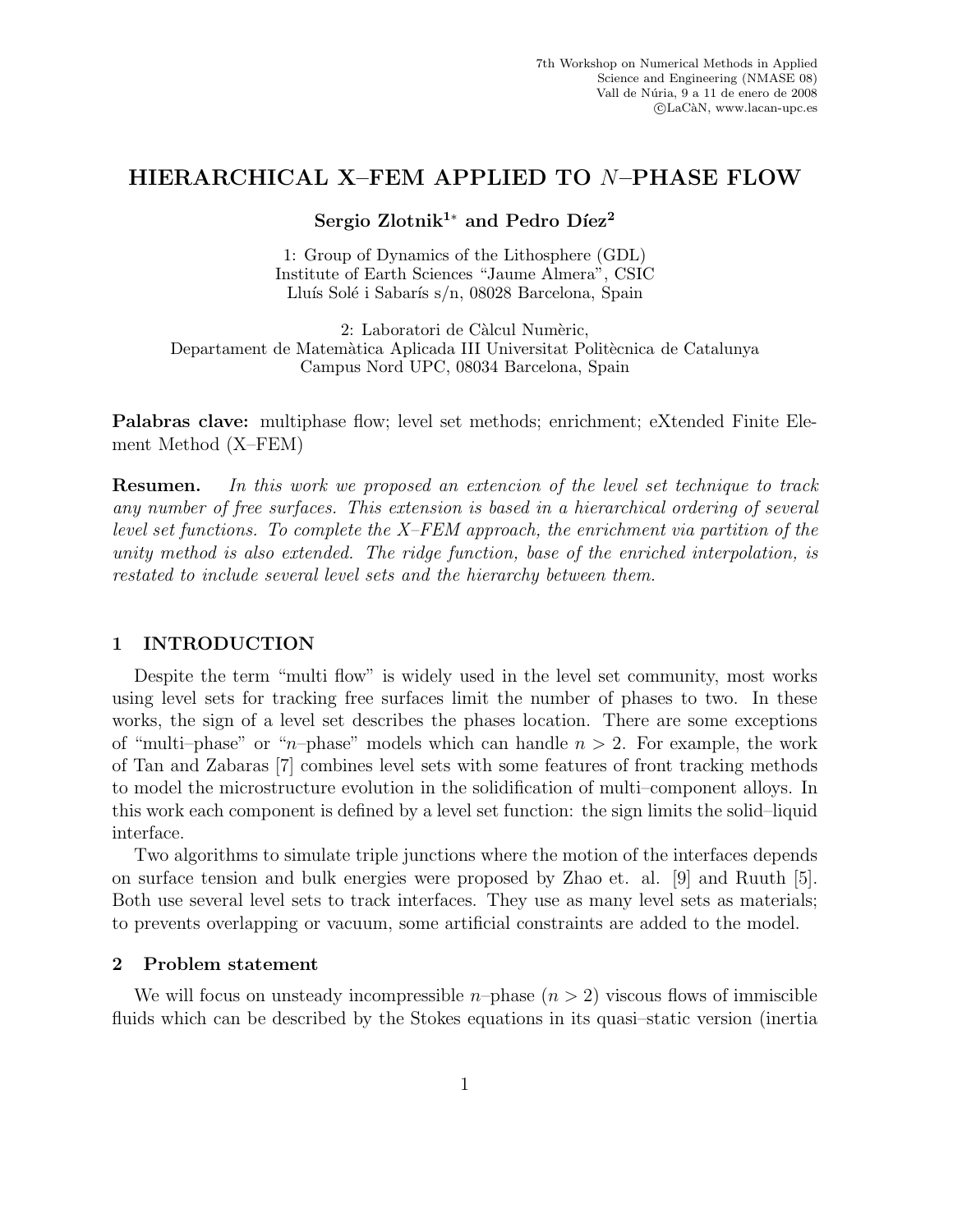term neglected). This is a common approach in geophysical modeling, where creeping (very slow) flow arises. The governing equations can be written as

$$
\nabla \cdot (\eta \nabla^s \mathbf{u}) + \nabla p = \rho \mathbf{g},\tag{1a}
$$

$$
\nabla \cdot \mathbf{u} = 0 \tag{1b}
$$

where **u** is the velocity,  $\eta$  the viscosity,  $p$  the pressure,  $\rho$  the density, and **g** the gravitational acceleration vector. The symetric gradient operator  $\nabla^s$  is defined as  $1/2(\nabla^{\top} + \nabla)$ . Density and viscosity fields are constant on each phase, leading to discontinuities across all interfaces. As the equation (1) is quasi–static, it does not contain any explicit time dependence and the transient character of the solution is due to the motion of the phases.

The location of the different phases is described by a collection of level set functions. The level sets represent material properties and they are consequently transported by the motion of the fluid. Thus the evolution of each one of the level sets, describing phase locations, is determined by pure advection equation

$$
\dot{\phi}^{(i)} + \mathbf{u} \cdot \nabla \phi^{(i)} = 0 \tag{2}
$$

where **u** is the velocity field, solution of the Stoke's problem (1), and  $\phi^{(i)}$  is the level set number i.

### **3 Describing a** n**–phase fluid with** n − 1 **level sets**

The level set technique is widely used in two and three dimensions to track the interface between materials in two–phase flow problems, see for example [8, 1, 10].

### **3.1 Two phases with a single level set**

The location of the interface between two materials can be described using a level set function  $\phi^{(1)}$ . The superscript <sup>(1)</sup> denotes the number of level set and it will be useful when 3 or more phases were described. Despite it is not necessary for the discussion in this Section, it is included here to use the same notation as in the following Sections. The sign of the level set  $\phi^{(1)}$  describes a partition of the simulation domain  $\Omega$  in two subdomains  $\Omega_1$  and  $\Omega_2$  using the following sign convention

$$
\phi^{(1)}(\mathbf{x},t) = \begin{cases} \n\mathbf{x} \in \Omega_1 & \text{if } \phi^{(1)}(\mathbf{x},t) > 0 \\ \n\mathbf{x} \text{ is on the interface} & \text{if } \phi^{(1)}(\mathbf{x},t) = 0 \\ \n\mathbf{x} \in \Omega_2 & \text{if } \phi^{(1)}(\mathbf{x},t) < 0 \n\end{cases} \tag{3}
$$

where **x** stands for a point in  $\Omega$  and t is the time. The interface location is the set of points where the level set field vanishes. An example of partition is shown in Figure 1. Initially the level set  $\phi^{(1)}$  is defined as a signed distance to the interface. Far enough from the interface,  $\phi^{(1)}$  is truncated by maximum and minimum cutoff values. The resulting level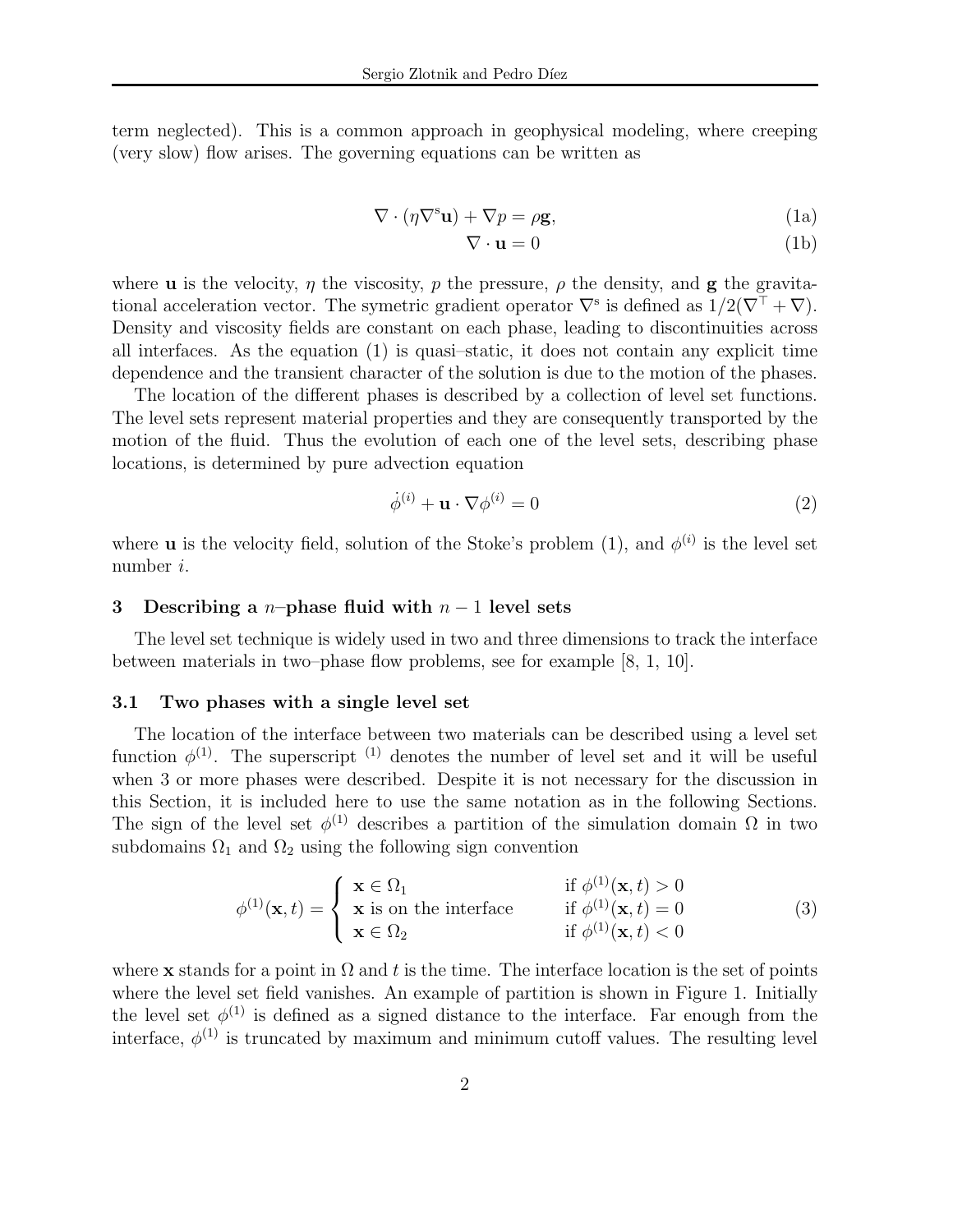set function describes the position of the interface independently of the computational mesh, thus the same mesh can be used trough the entire simulation avoiding remeshing procedures.



Figure 1: One level set function splits the domain in two subdomains corresponding to the different phases.

#### **3.2 Tracking more than two phases: hierarchy of level sets**

One level set allows for describing only two phases (two subdomains). To include a third subdomain  $\Omega_3$  a second level set function  $\phi^{(2)}$  is needed. We propose to assign a *hierarchy* to the level set functions: the subdomain  $\Omega_1$  is determined by the first level set  $\phi^{(1)}$  as

$$
\phi^{(1)}(\mathbf{x},t) = \begin{cases} \n\mathbf{x} \in \Omega_1 & \text{if } \phi^{(1)}(\mathbf{x},t) > 0 \\
\mathbf{x} \notin \Omega_1 & \text{if } \phi^{(1)}(\mathbf{x},t) < 0\n\end{cases} \tag{4}
$$

The curve where the level set  $\phi^{(1)}(\mathbf{x}, t)$  equals zero is the interface between the first phase and the rest of the domain. That is, either the second or the third phase. The remaining part in the simulation domain  $(\mathbf{x} \in \Omega \setminus \Omega_1)$  is split by the second level set  $\phi^{(2)}$  as

$$
\text{for } \mathbf{x} \notin \Omega_1, \ \phi^{(2)}(\mathbf{x}, t) = \begin{cases} \n\mathbf{x} \in \Omega_2 & \text{if } \phi^{(2)}(\mathbf{x}, t) > 0 \\ \n\mathbf{x} \in \Omega_3 & \text{if } \phi^{(2)}(\mathbf{x}, t) < 0 \n\end{cases} \tag{5}
$$

determining the location of the second and third sub domains. Note that the second level set does not have any influence where the first level set is positive. The first level set is "prior to" —or has upper hierarchy than— the second level set. Figure 2 shows the partition of the domain by two hierarchical level sets into three subdomains.

This hierarchy phase description can be extended to the general case of  $n$  phases being tracked by  $n-1$  level sets. The level set number i,  $\phi^{(i)}$ , defines the location of the phase i as follows

$$
\text{for } \mathbf{x} \notin \bigcup_{j=1}^{i-1} \Omega_j, \ \phi^{(i)}(\mathbf{x}, t) = \begin{cases} \mathbf{x} \in \Omega_i & \text{if } \phi^{(i)}(\mathbf{x}, t) > 0 \\ \mathbf{x} \notin \Omega_i & \text{if } \phi^{(i)}(\mathbf{x}, t) < 0 \end{cases} \tag{6}
$$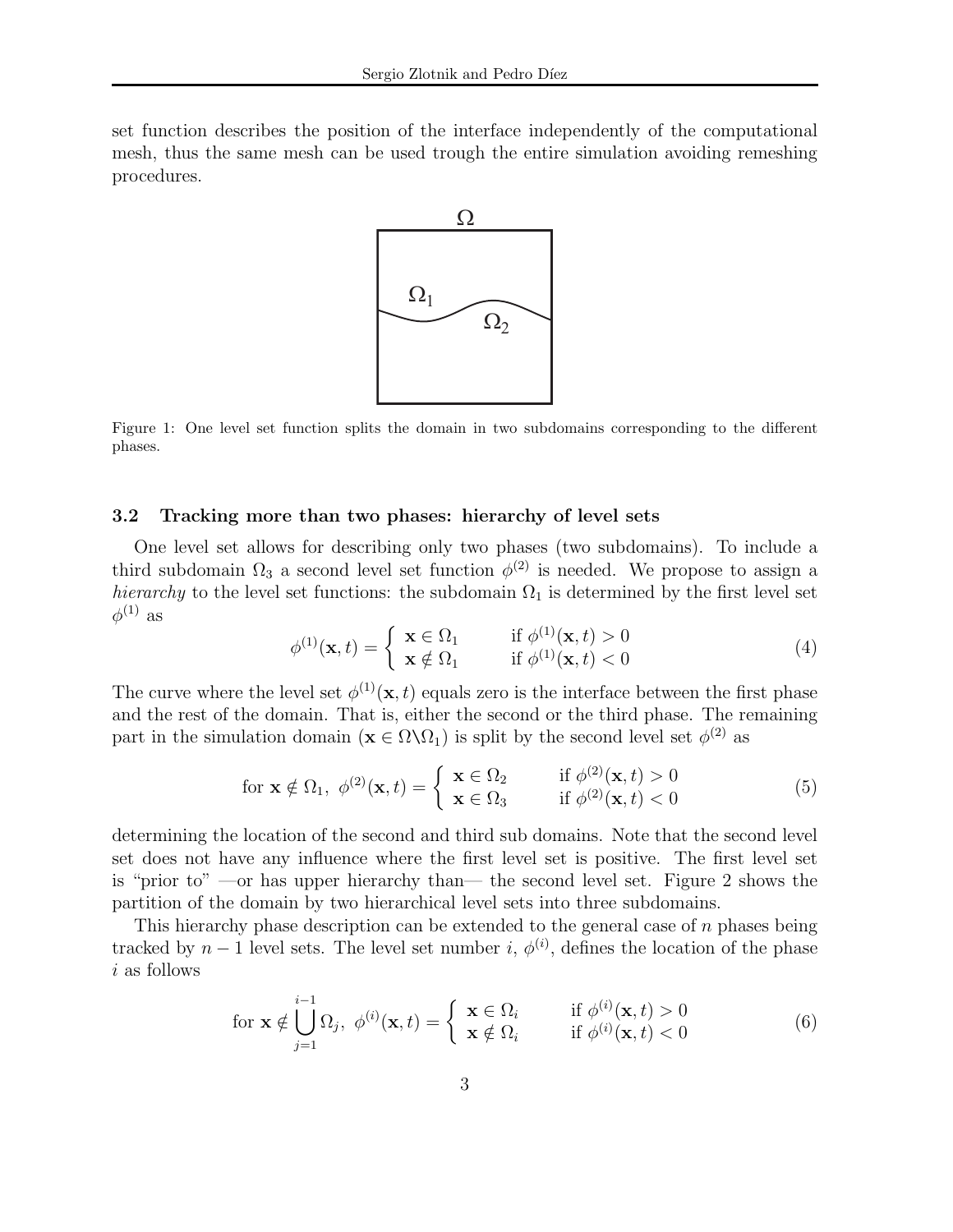

Figure 2: Two hierarchical level sets describe three material sub domains. The second level set  $\phi^{(2)}$  acts only where the first level set  $\phi^{(1)}$  is negative. Dotted line represents the level set with lower hierarchy eclipsed by the first level set.

for all  $i = 1 \ldots n-2$ . The less hierarchical level set  $\phi^{(n-1)}$  determines the location of the last two phases in the remaining space as

$$
\text{for } \mathbf{x} \notin \bigcup_{j=1}^{n-2} \Omega_j, \ \phi^{(n-1)}(\mathbf{x}, t) = \begin{cases} \ \mathbf{x} \in \Omega_{n-1} & \text{if } \phi^{(n-1)}(\mathbf{x}, t) > 0 \\ \ \mathbf{x} \in \Omega_n & \text{if } \phi^{(n-1)}(\mathbf{x}, t) < 0 \end{cases} \tag{7}
$$

In this approach the positive part of the  $i$ –th level set defines the material subdomain  $\Omega_i$  and the negative region have to be partitioned by the level sets with less hierarchy. Figure 3 illustrates a partition into four subdomains by three level sets.



Figure 3: Three hierarchical level sets allows for describing four material phases. The last level set  $\phi^{(3)}$ acts only where the first two level set are negative.

A shorter description of the domains defined by each hierarchical level set can be done by means of the McCauley brackets

$$
\langle \phi \rangle = 1/2 \left( \phi + |\phi| \right).
$$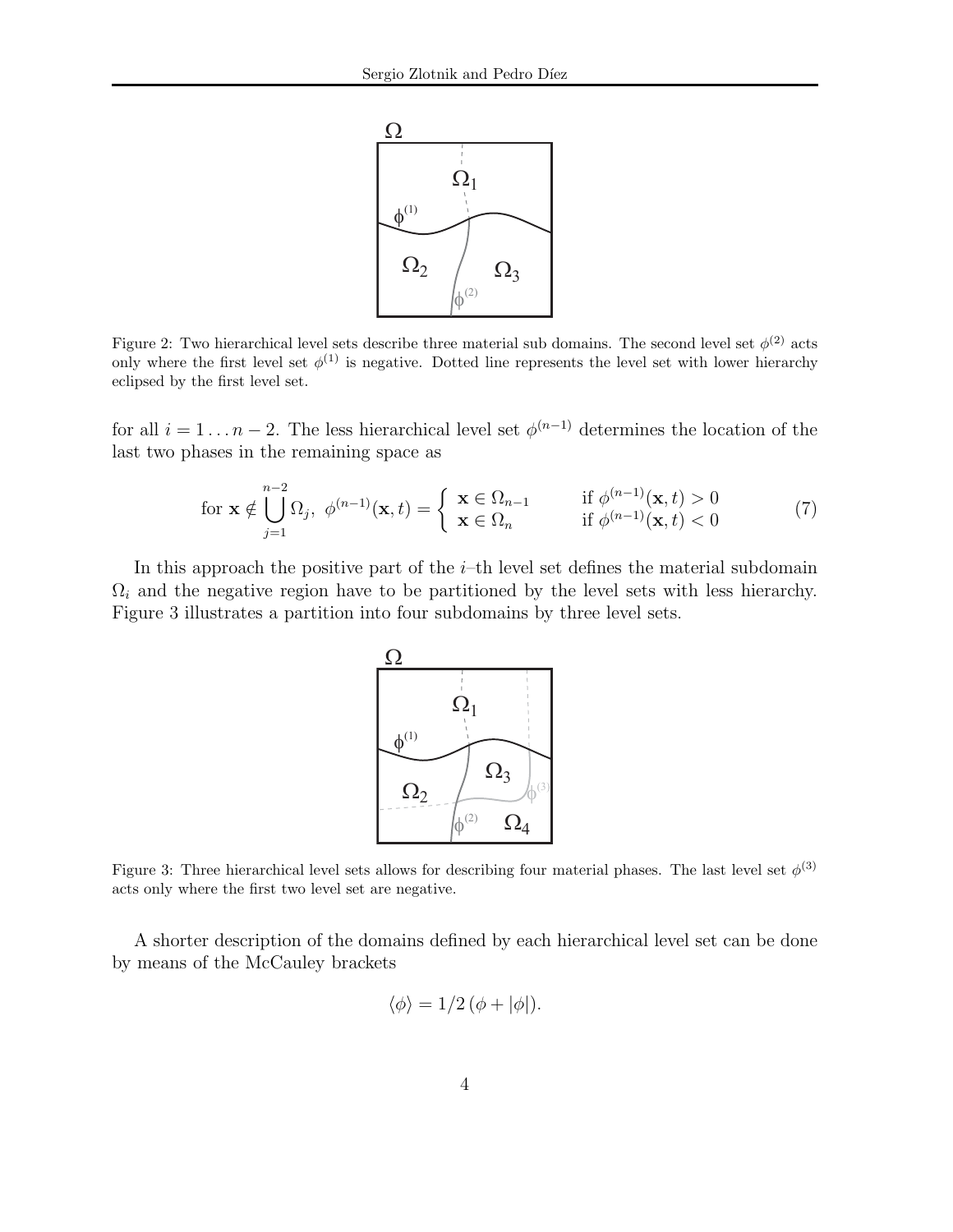The domain  $\Omega_i$  described by the level set  $\phi^i$  is

$$
\Omega_i = \mathrm{supp}\Big\{\langle \phi^i \rangle \prod_{j=1}^{i-1} \langle -\phi^j \rangle \Big\}.
$$

#### **4 Enrichment with X–FEM**

The interface described by a level set does not need to conform with mesh edges, that leads to elements with different material properties in its interior. In X–FEM approach, the interpolation in those elements is enriched allowing the expected gradient discontinuity across the interface.

The interpolation of velocity **u** in enriched elements is composed by the standard finite element part, plus an enriched part. The second involves additional degrees of freedom  $a_j$  and its associated interpolation functions  $M_j$ 

$$
\mathbf{u}_{h}(\mathbf{x},t) = \sum_{j \in \mathcal{N}} \mathbf{u}_{j}(t) N_{j}(\mathbf{x}) + \sum_{j \in \mathcal{N}_{enr}} \mathbf{a}_{j}(t) M_{j}(\mathbf{x})
$$
(8)

where  $\mathcal N$  is the set of standard finite element velocity degrees of freedom and  $\mathcal N_{enr}$  is the set of enriched degrees of freedom. The  $\mathcal{N}_{enr}$  set evolves trough time and needs to be recomputed at each time step after level set movement. The pressure field  $p$  is enriched in a similar way.

The interpolation function  $M_j$  is constructed as the product of standard nodal shape functions and a ridge function R

$$
M_j(\mathbf{x}) = N_j(\mathbf{x})R(\mathbf{x}).\tag{9}
$$

The R function is based on the level set and has a "crest" just over the interface between materials. Several different ridge functions have been proposed in the literature (see for example [1, 2]). In the next sections a ridge function based on several hierarchical level sets is proposed. It is based on the ridge for two–phases used by Moës in  $[2]$ .

### **4.1 Two phases, one Ridge**

In two–phase simulation the only interface is described by the only level set. The enriched elements are those which are crossed by  $\phi^{(1)}$ , and the ridge function can be constructed as  $\overline{1}$  $\overline{1}$ 

$$
R(\mathbf{x}) = \sum_{j \in \mathcal{N}_{enr}} |\phi_j^{(1)}| N_j(\mathbf{x}) - \left| \sum_{j \in \mathcal{N}_{enr}} \phi_j^{(1)} N_j(\mathbf{x}) \right|.
$$
 (10)

Note that this ridge function vanishes in the element edges not crossed by the level set. Thus, the solution between enriched and non–enriched elements conforms naturally. The plot of such a ridge is shown in Figure 4.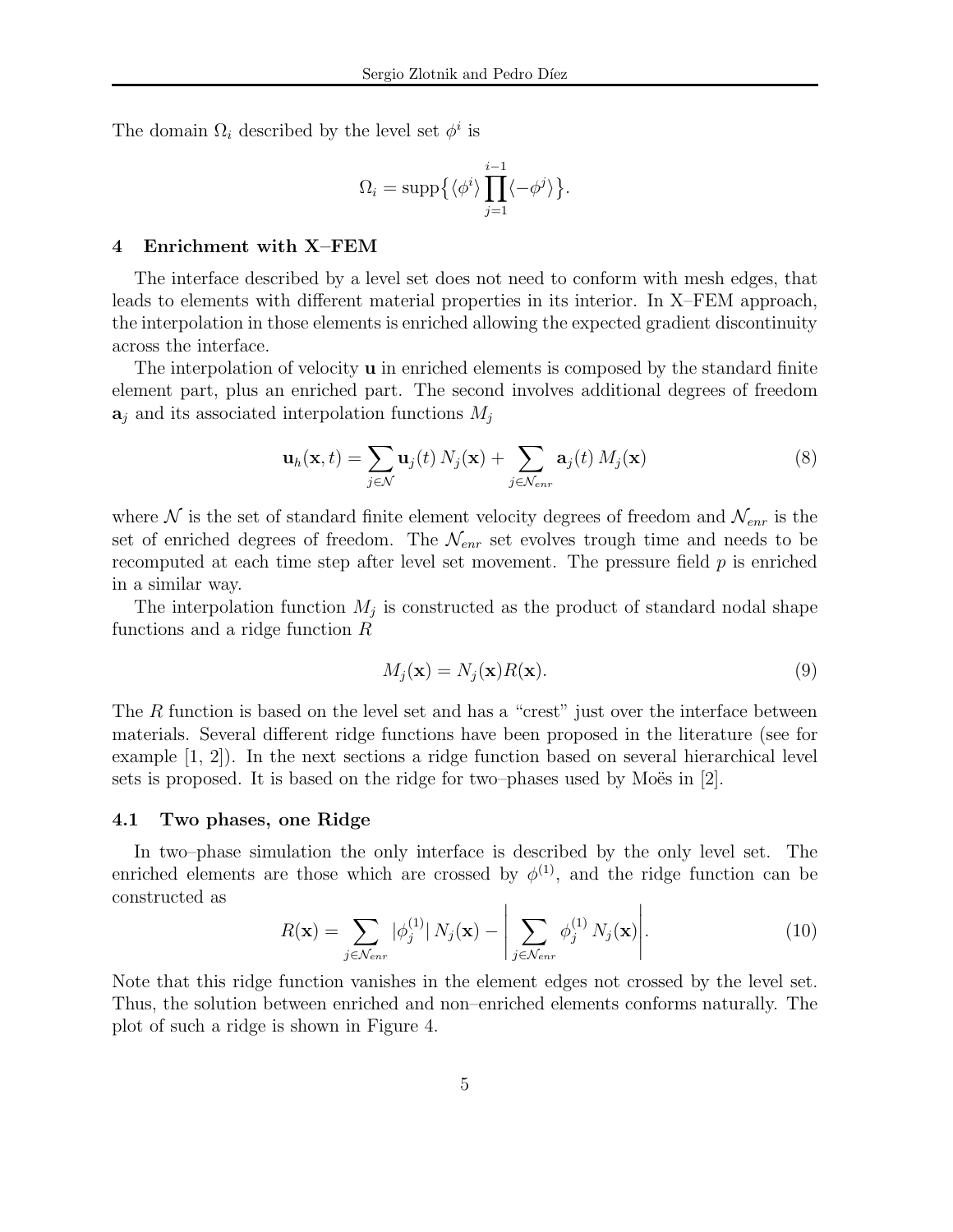

Figure 4: Ridge function R based on one level set  $\phi^{(1)}$ .

#### **4.2 Ridge function for two level sets**

When two hierarchical level set are used two things have to be redefined. Firstly, the detection of enriched element has to include the level set hierarchy. Secondly, the triple junction case, where two level sets intersects, has to be take into account.

The enriched element detection can be expressed as follows: find the elements crossed by  $\phi^{(1)}$  and the elements crossed by  $\phi^{(2)}$  with  $\phi^{(1)}$  negative. This statement can be easily encoded, in the code repository we provide a highly vectorized MATLAB function named crossedByLevelSet which accept any type element in any number of dimensions and returns if one element has to be enriched.

The ridge function  $R$  in enriched elements cross by only the  $k$ -th level set is defined as in the previous case. The function  $r^{(k)}$  is the ridge associated with level set k

$$
r^{(k)}(\mathbf{x}) = \sum_{j \in \mathcal{N}_{enr}} |\phi_j^{(k)}| N_j(\mathbf{x}) - \left| \sum_{j \in \mathcal{N}_{enr}} \phi_j^{(k)} N_j(\mathbf{x}) \right| \tag{11}
$$

where k is one or two for elements crossed by  $\phi^{(1)}$  or  $\phi^{(2)}$ , respectively. The ridge function is  $R = r^{(k)}$ .

In the triple junction case, where two interfaces cross simultaneously one element, the ridge function has to take into account both level sets and the hierarchy between them. In this case  $R$  is defined as

$$
R(\mathbf{x}) = r^{(1)}(\mathbf{x}) + r^{(2)}(\mathbf{x})C^{(1)}(\mathbf{x})
$$
\n(12)

where the cutoff  $C^{(1)}$  function introduces the level set hierarchy

$$
C^{(1)}(\mathbf{x}) = \begin{cases} 1 & \text{if } \phi^{(1)}(\mathbf{x}, t) \le 0 \\ 0 & \text{if } \phi^{(1)}(\mathbf{x}, t) \ge m^{(1)} \\ f^{(1)}(\mathbf{x}) & \text{otherwise} \end{cases}
$$
(13)

Here  $m^{(1)}$  is the minimum positive nodal value of the level set  $\phi^{(1)}$  in element, and  $f^{(1)}(\mathbf{x})$ is defined as

$$
f^{(1)}(\mathbf{x}) = \left(1 - \frac{\phi^{(1)}}{m^{(1)}}\right)^2.
$$
 (14)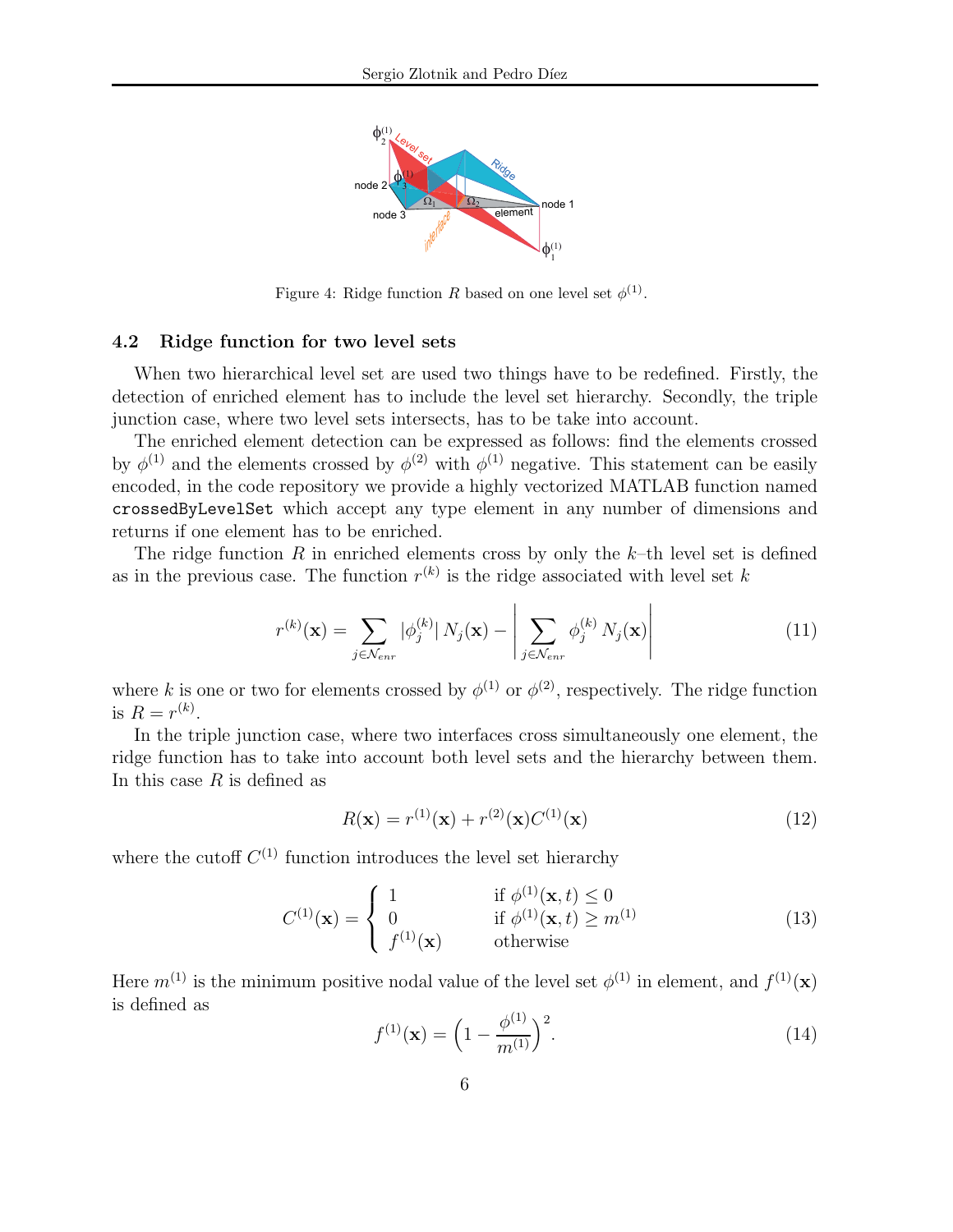The cutoff  $C^{(1)}$  function restricts the second ridge  $r^{(2)}$  to the region where the first level set  $\phi^{(1)}$  is negative, and smoothly reduces the value of  $R^{(2)}$  where  $\phi^{(1)}$  is positive.



Figure 5: Building of a composite ridge based in two hierarchical level sets. Plots (a) and (b) show the level sets and the simple ridge based on it. The cutoff function  $C(1)$  based on the first level set is shown in plot (c).

The construction of a ridge function inside an element crossed by two level sets is shown in Figure 5. Note that obtained ridge shown in panel (d) conforms with its three neighbor elements: edge 2–3 is shared with a non enriched element and the ridge is zero. Edge 1–3 is shared with an element crossed only by the first level set and the ridge on this edge takes the same values as  $r^{(1)}$ . Finally, the ridge in edge 1–2 depends on values of both level sets, in this case the neighbor element is crossed by the same level sets too.

#### **4.2.1 General case**

The ridge of the last example can be extended to the general case where  $n$  level sets simultaneously crossing one element. In that case, the ridge function is extended in the following form

$$
R(\mathbf{x}) = r^{(1)}(\mathbf{x}) + \sum_{i=2}^{n-1} r^{(i)}(\mathbf{x}) C^{(i-1)}(\mathbf{x})
$$
\n(15)

with the  $C^{(i)}$  cutoff function

$$
C^{(i)}(\mathbf{x}) = \begin{cases} 1 & \text{if } \phi^{(i)}(\mathbf{x}, t) \le 0 \\ 0 & \text{if } \phi^{(i)}(\mathbf{x}, t) \ge m^{(i)} \\ f^{(i)}(\mathbf{x}) & \text{otherwise} \end{cases}
$$
(16)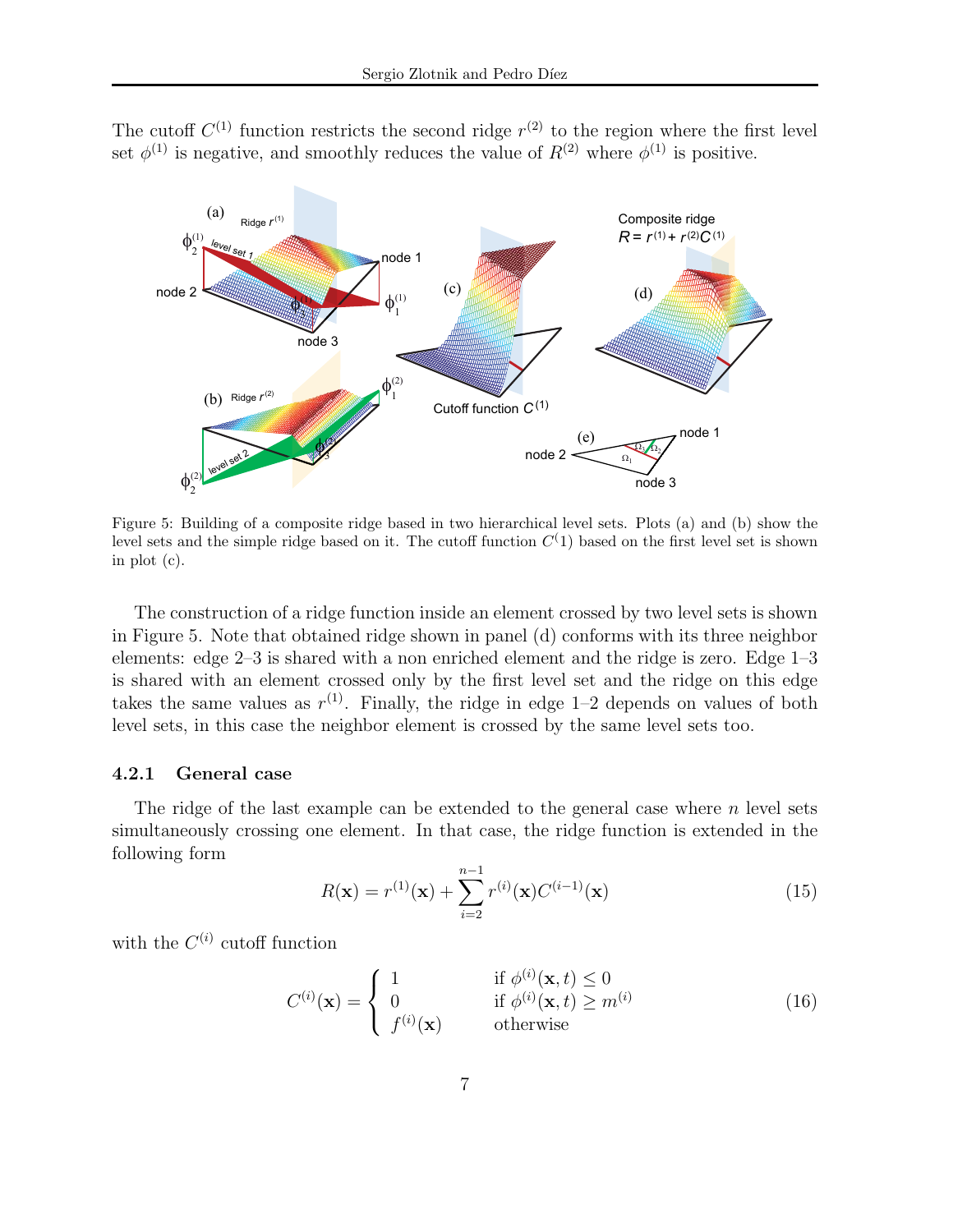the  $f^{(i)}$  function

$$
f^{(i)}(\mathbf{x}) = \left(1 - \frac{\phi^{(i)}}{m^{(i)}}\right)^2 \tag{17}
$$

and the value

$$
m^{(i)} = \min(|\phi^{(i)}|). \tag{18}
$$

Note that when the ridge function is constructed with an level set which not crosses the element, is becomes zero. Thus in Equation (15) all ridges can be added together.

### **5 Numerical examples**

The proposed  $n$ –phase approach is used to simulate some gravitational Raleigh–Taylor instabilities. The model is composed by three fluid immiscible materials. The mechanic of the problem is governed by Equation (1). The driving force in all the presented models is the gravity; the lower buoyant layers are less dense than the overlying layers and a diapir develops.

The initial configuration of the following models is composed by three materials located as shown in figure 6. The upper layer is ten times denser than the two lower materials. As the lower materials have different viscosity the formed diapir looses its vertical axis of symmetry.



Figure 6: Initial configuration composed of three materials. The upper material is denser than the other two. The viscosity of the materials is indicated on figure 7.

The evolution of four models with different viscosity contrast between the two lower layers is shown in Figure 7. The (a) row corresponds to a model where all materials have the same viscosity  $\eta = 1$ . In this conditions the two buoyant materials behave as a unique fluid and a standard symmetric diapir develops. The second row in Figure 7 shows the evolution of the diapir when the viscosity of the right lower material is five times the viscosity of the left material. In this case the symmetry is lost. The evolution of the left half of the model is similar to the (a) row while the right half of the model is controlled by the viscosity contrast between the right material and the overburden layer. The models of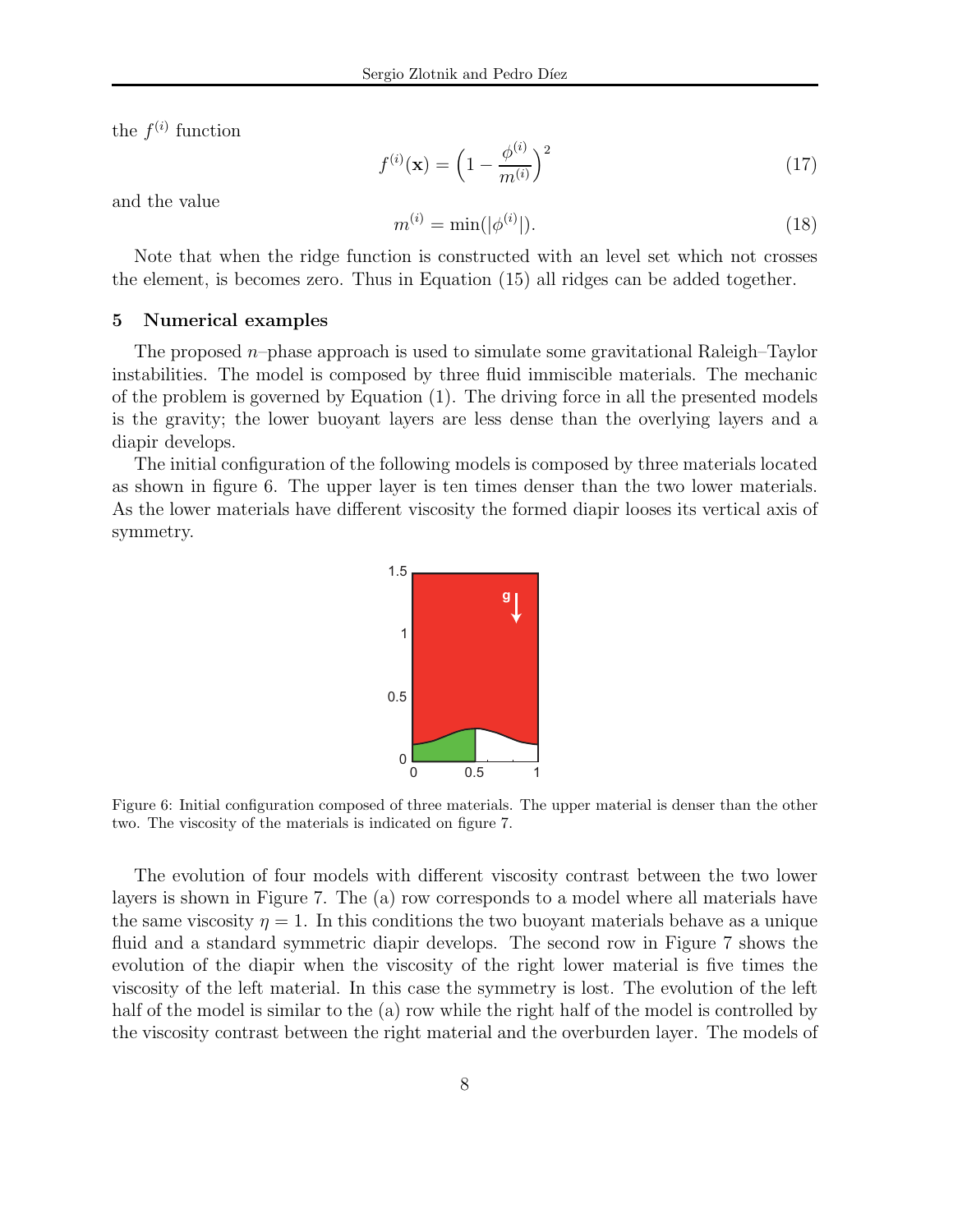the third and fourth rows have a viscosity contrast between the two lower layers of 10 and 100, respectively. The very viscous right material of the last model is almost stopped, while the left material develops the diapir alone. The generated flow change its main pattern during evolution. In the early stages (1st and 2nd snapshots) the high viscosity of the right material inhibits the movement in the right half and the flow is concentrated in the left part of the domain. This flux inclines the diapir to the left. Once the material gains enough height to loose the influence of the viscous layer (last two snapshots), the main flow moves to the right half of the model because there are more space facilitating the return flow. This right flux inclines the diapir to the right.

# **6 CONCLUSIONS**

We have proposed and tested a methodology to extend the level set technique to track any number of free surfaces. The extension is based in a hierarchical ordering of several level set functions. To complete the X–FEM approach, the enrichment via partition of the unity method is also extended. The ridge function, base of the enriched interpolation, is restated to include several level sets and the hierarchy between them.

# **REFERENCES**

- [1] J. Chessa and T. Belytschko. An extended finite element method for two–phase fluids. *Transactions of the ASME*, pages 10–17, 2003.
- [2] N. Moës, M. Cloirec, P. Cartaud, and J. F. Remacle. A computational approach to handle complex microstructure geometries. *Computer Methods in Applied Mechanics and Engineering*, 192:3163–3177, 2003.
- [3] S. Osher and R. Fedkiw. Level set methods: an overview and some recent results. *Journal of Computational Physics*, 169:463–502, 2001.
- [4] S. Osher and J.A. Sethian. Front propagating with curvature dependent speed: algorithms based on hamiltonjacobi formulations. *Journal of Computational Physics*, 79:12–49, 1988.
- [5] S. J. Ruuth. A diffusion–generated approach to multiphase motion. *Journal of Computational Physics*, 145:166–192, 1998.
- [6] J.A. Sethian and P. Smereka. Level set methods for fluid interfaces. *Annual Review of Fluid Mechanics*, 35:341–372, 2003.
- [7] L. Tan and N. Zabaras. A level set simulation of dendritic solidification of multicomponent alloys. *Journal of Computational Physics*, 221:9–40, 2007.
- [8] G. J. Wagner, N. Moës, W. K. Liu, and T. Belytschko. The extended finite element method for rigid particles in Stokes flow. *International Journal for Numerical Methods in Engineering*, 51(3):293–313, 2001.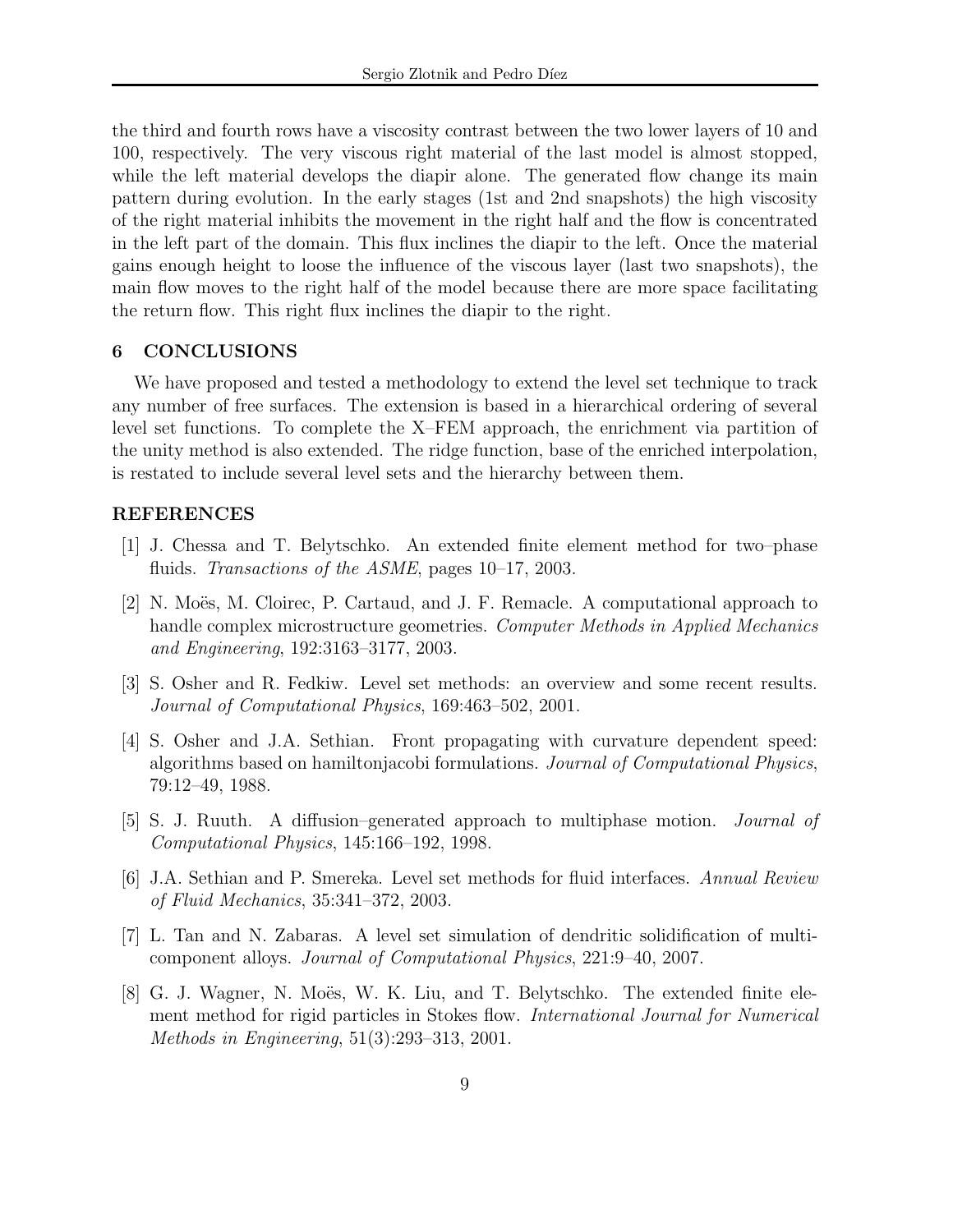- [9] H.-K. Zhao, T. Chan, B. Merriman, and Osher. A variational level set approach to multiphase motion. *Journal of Computational Physics*, 127:179–195, 1996.
- [10] S. Zlotnik, P. Díez, M. Fernández, and J. Vergés. Numerical modelling of tectonic plates subduction using X–FEM. *Computer Methods in Applied Mechanics and Engineering*, 0, 2007.

Con el apoyo de *Universitat Politcnica de Catalunya* y *E.T.S. d'Enginyers de Camins, Canals i Ports de Barcelona*